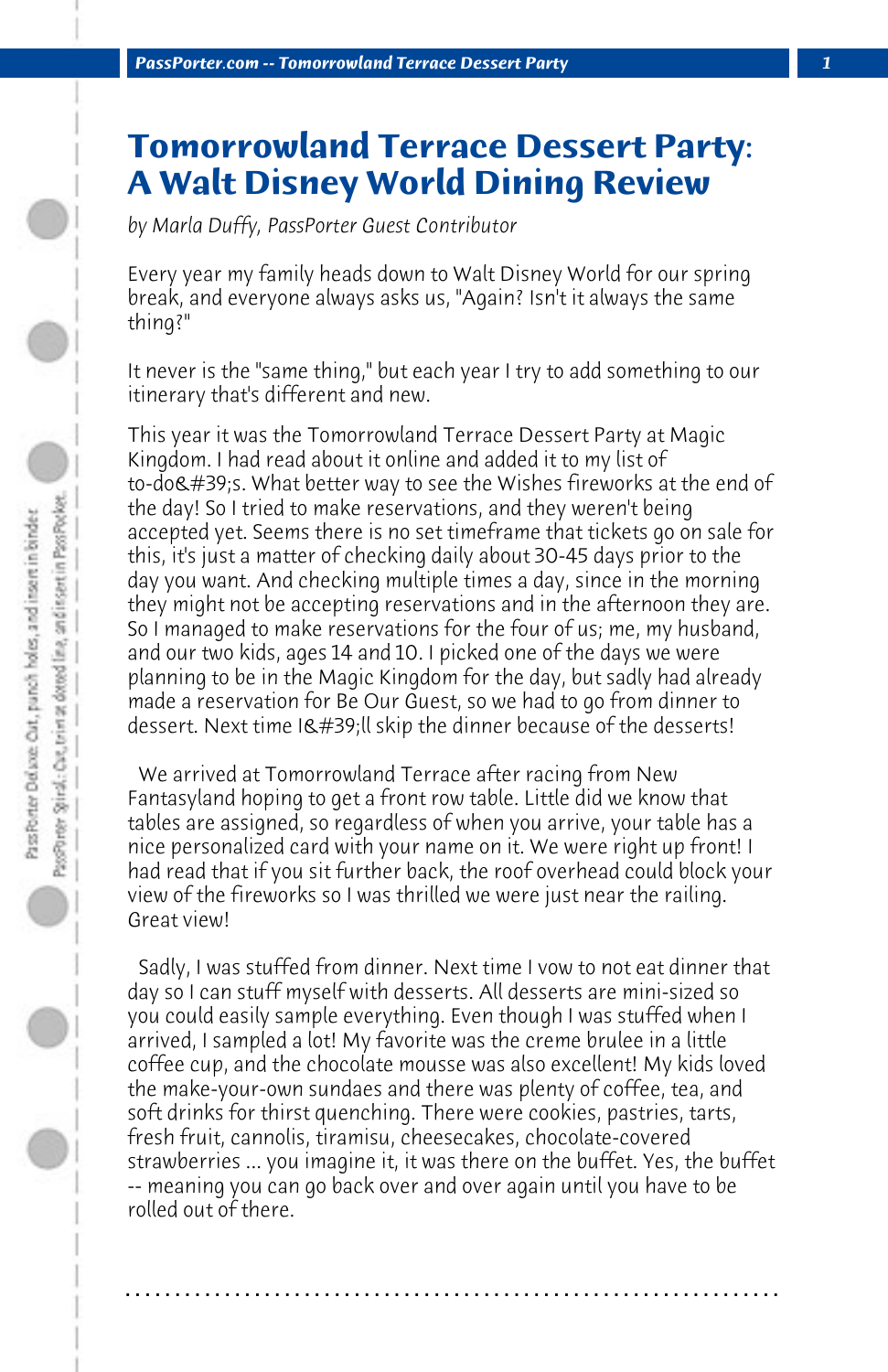We had a wonderful view of the castle from where we were, and as an added bonus, got to see the "Magic, Memories and You" show before the fireworks. Although the pictures projected on the castle were hard to make out, other guests were very vocal, so everyone shared what they saw! We also got to enjoy the Main Street Electrical Parade. The last time I saw that parade, I was on my tippy-toes straining to look around those who crowded in front of me, and my kids had to look through the throngs of people, so it was quite nice to get a clear view of the floats.

 Another plus was the weather. It was one of those Florida days with brief downpours that soak you, and then the sun comes out. But instead of being down on the ground battling the crowds and the umbrellas, we were under a roof and got to enjoy the fireworks in all our dryness! Also, Disney PhotoPass thought to have a photographer stationed right where we checked in at the podium, and we got some great family shots and some good romantic shots with me and hubby, in the dark, with the castle lit up behind us.

So now that we 'd eaten our fill of desserts, and then some, it was time for the fireworks to begin! Combined with the yummy food, and now the unencumbered, dry view of the fireworks, the cost per person, \$22-\$26 for adults, and \$13.99 for kids depending on season, was worth it. The music and audio is piped into the terrace area and if you  $\&\#39$ ; re lucky you'll get to see Tinker Bell fly right over you. The castle fireworks are wonderful to see from any location, but being in a less crowded area and under cover in case of rain, really added to the experience.

My kids loved it! My 10-year-old can't wait to do it again, andI promised her that next time we' lleat a midday lunch and save our appetites so we can have dessert for dinner that night! My 14-year-old loved the view we had, and that no-one crowded us. I do wonder if when you manage to book your reservation determines your table location - I believe I booked the first day reservations opened up and we had a prime location table. Other guests will mosey up to the railing and station themselves there, which they ' re not supposed to do, but I can imagine a table all the way in the back doesn $\&$ #39;t give you a great view.

 This event is now added to our yearly planning, at least to do it next year when we head back to Walt Disney World. And next time we'll arrive with more room in our stomachs to enjoy the sugary sweets!

*About The Author: Marla Duffy is a mother of two kids, lives in Connecticut and works part-time in a school cafeteria. She is a huge Disney fan and loves planning her yearly vacation almost as much as being in Walt Disney*

**. . . . . . . . . . . . . . . . . . . . . . . . . . . . . . . . . . . . . . . . . . . . . . . . . . . . . . . . . . . . . . . . . .**